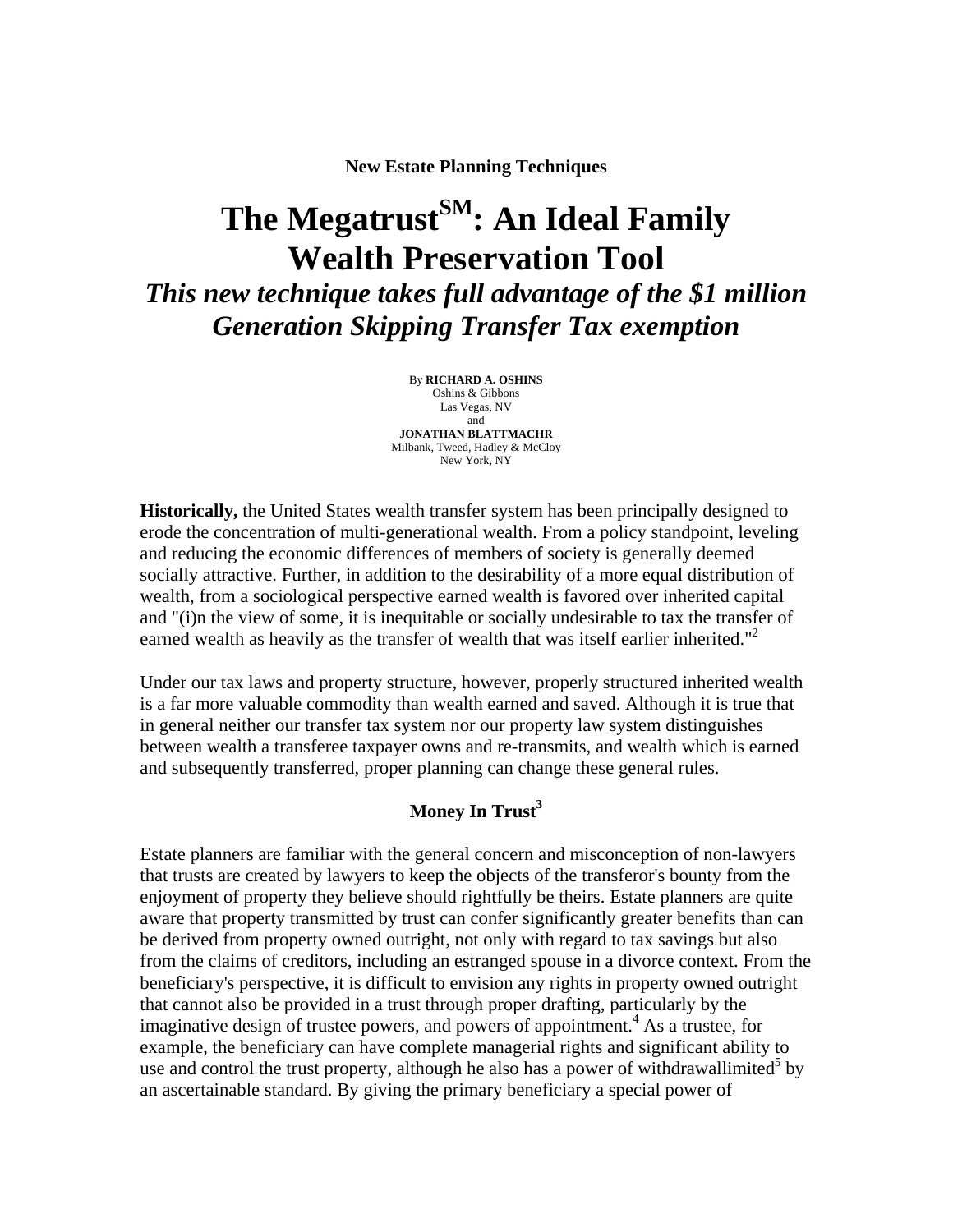appointment, potential complaints of a successor beneficiary with respect to the administration of the trust can be easily dealt with as a practical matter. As Professor Ed Halbach has often stated, "a power of appointment is also a power of disappointment."

## **Effective and efficient planning for family wealth transfers encompasses all or most of the following goals.**

**1. Control** -Preserving control for the senior family members.

**2. Management** -Providing for effective management.

**3. Tax Savings** -Saving {and/or deferring) taxes, including income, gift, estate and generationskipping transfer taxes at all government levels.

**4. Flexibility** -Maintaining maximum flexibility to react to changing family needs, economic situations and tax and other law changes.

**5. Creditor Protection** -Protect family wealth from unnecessary evaporation resulting from divorce and other creditor problems.

**6. Leveraging** -Taking advantage of leveraging and valuation concepts.

Additional benefits may be derived by conferring tax sensitive powers upon an independent trustee, especially the decision to sprinkle or retain income in a discretionary trust. Consequently, provided the trust design is properly conceived, the informed client should change his or her visceral reaction to: "I'd rather receive property in trust than receive it outright."

The Megatrust<sup>SM</sup> is designed to accomplish all of these goals by taking full advantage of the \$1 million GST exemption under IRC Sec. 2632(a) that the authors believe is one of the most valuable commodity available to estate planners.

Although the estate planner's arsenal of tax avoidance strategies has been severely reduced, several vehicles such as charitable lead unitrusts and life insurance are still available to leverage both the unified credit and the GST exemption.

# **Megatrust**<sup>SM</sup> Concept In General

The Megatrust<sup>SM</sup> is designed to permit the passage of significant wealth through multiple generations without the imposition of transfer taxes, even though the trust beneficiaries have a beneficial enjoyment in the trust property similar to outright ownership.

A property owner will place property into a trust, electing to allocate a sufficient amount of his or her GST exemption against the transfer so that the trust is wholly exempt from the Generation Skipping Transfer Tax (GSTT).<sup>6</sup> The trust is structured to last the maximum term permitted by law. Rather than having the trust term measured solely by the lives of the descendants of the creator of the trust, it could also be measured by the lives of the descendants of a well-known person or persons, subject only to the constraints of the rule against perpetuities. Consideration might also be given to doing some "forum shopping." By arranging for there to be sufficient contact with a state which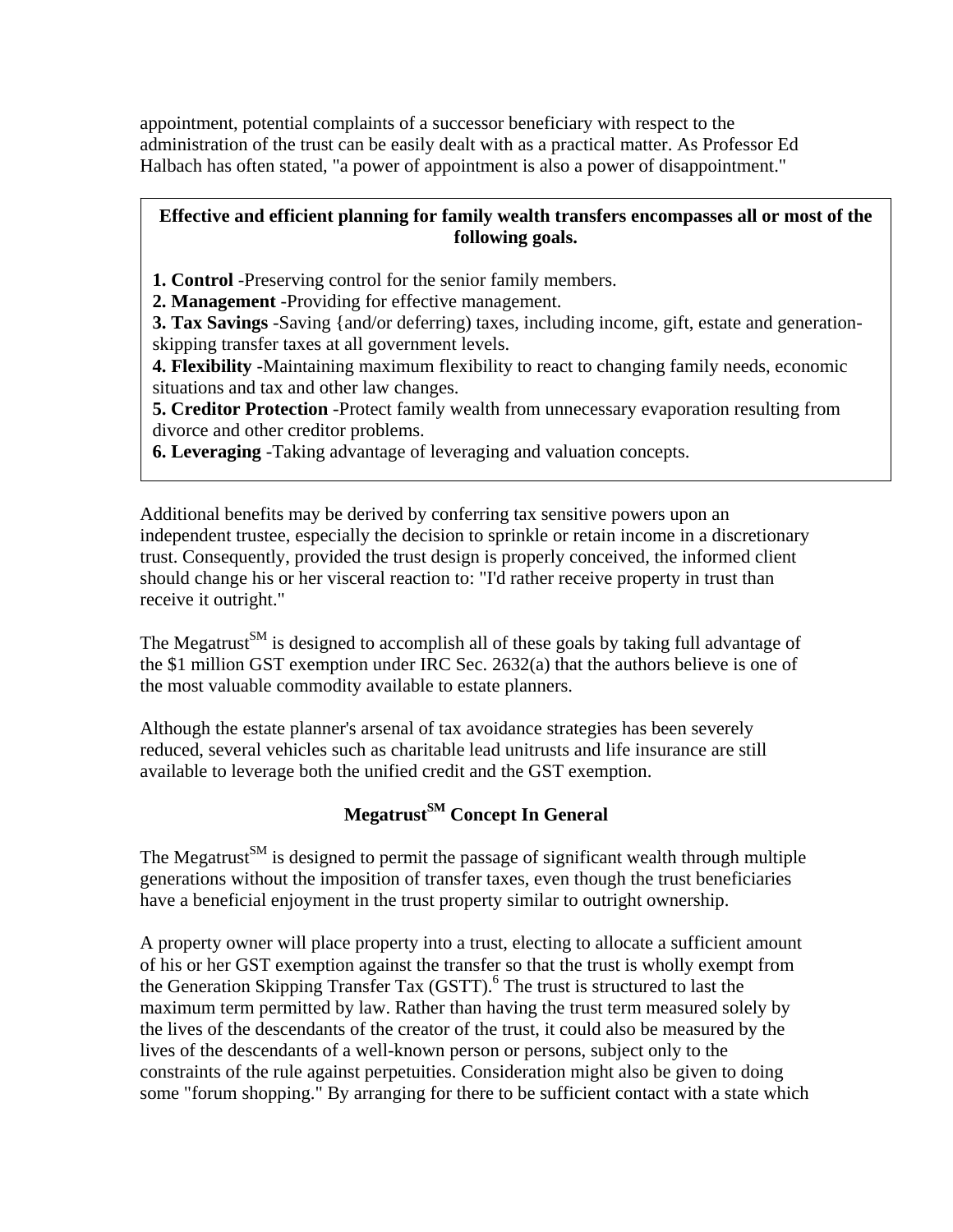does not have a rule against perpetuities, the trust creator can avoid such a limitation. This may be accomplished in several ways: for example, by selecting a trustee or cotrustee in an appropriate jurisdiction or placing assets in the friendly foreign jurisdiction. The jurisdiction selected for the term of the trust need not be the same jurisdiction which governs other aspects of the trust as long as there is sufficient contact with each jurisdiction.<sup>7</sup>

The trust will be managed with avoidance of wealth transfer taxes as a primary consideration insofar as it is consistent with the objective of providing comfortably for the trust beneficiaries. Distributions will be permissible, but might not be made even though retention might be undesirable from an income tax planning standpoint (e.g., the trust is in a higher effective income tax bracket than the beneficiary) because such distributions would augment the beneficiaries' taxable estates, and, thus, would be considered as "leakage" from a transfer tax perspective. The trustee should take into account the transfer tax considerations prior to such distributions, and be encouraged to provide the "use" of trust assets rather than to make distributions, in the absence of a compelling reason to deviate from this policy. The trust beneficiaries will be expected to pay for their own "consumables." Thus, the Megatrust<sup>SM</sup> will form an "asset pool" providing multigenerational benefits for the descendants (and perhaps the spouse $\delta$ ) of its creator.

Prior to the GSTT, many estate planners did not recommend taking advantage of the ability to avoid the application of tax on successive generations through the creation of long-term trusts which would last through multiple generations. With the enactment of the GSTT, more attention is being given to utilizing such trusts to escape the heavy tax burden.

One of the most fundamental estate planning techniques is the use of a "bypass" trust to avoid inclusion of the amount protected from tax by the unified credit or, for clients willing to pay some gift tax, the amount of unused GST exemption. The primary reason for the creation of most bypass trusts is transfer tax avoidance. The rationale for the creation of a bypass trust also supports extending the term of the trust for the life of descendants. In fact, anticipated growth inside the trust would typically protect a greater amount from the transfer tax base in a trust for children and more remote descendants than in a trust that terminates upon the death of the surviving spouse. This fact, coupled with the income tax savings which result, makes the Megatrust<sup>SM</sup> even more valuable to those descendants.

#### **The Economics**

The compounding effect of the Megatrust<sup>SM</sup> coupled with the avoidance of transfer taxes for multiple generations can lead to some extraordinary results. The following chart illustrates the differences in result for a \$1,000,000 contribution into a Megatrust<sup>SM</sup> that will last for 120 years and outright transfers subject to an estate tax of 50 percent every 30 years. $9$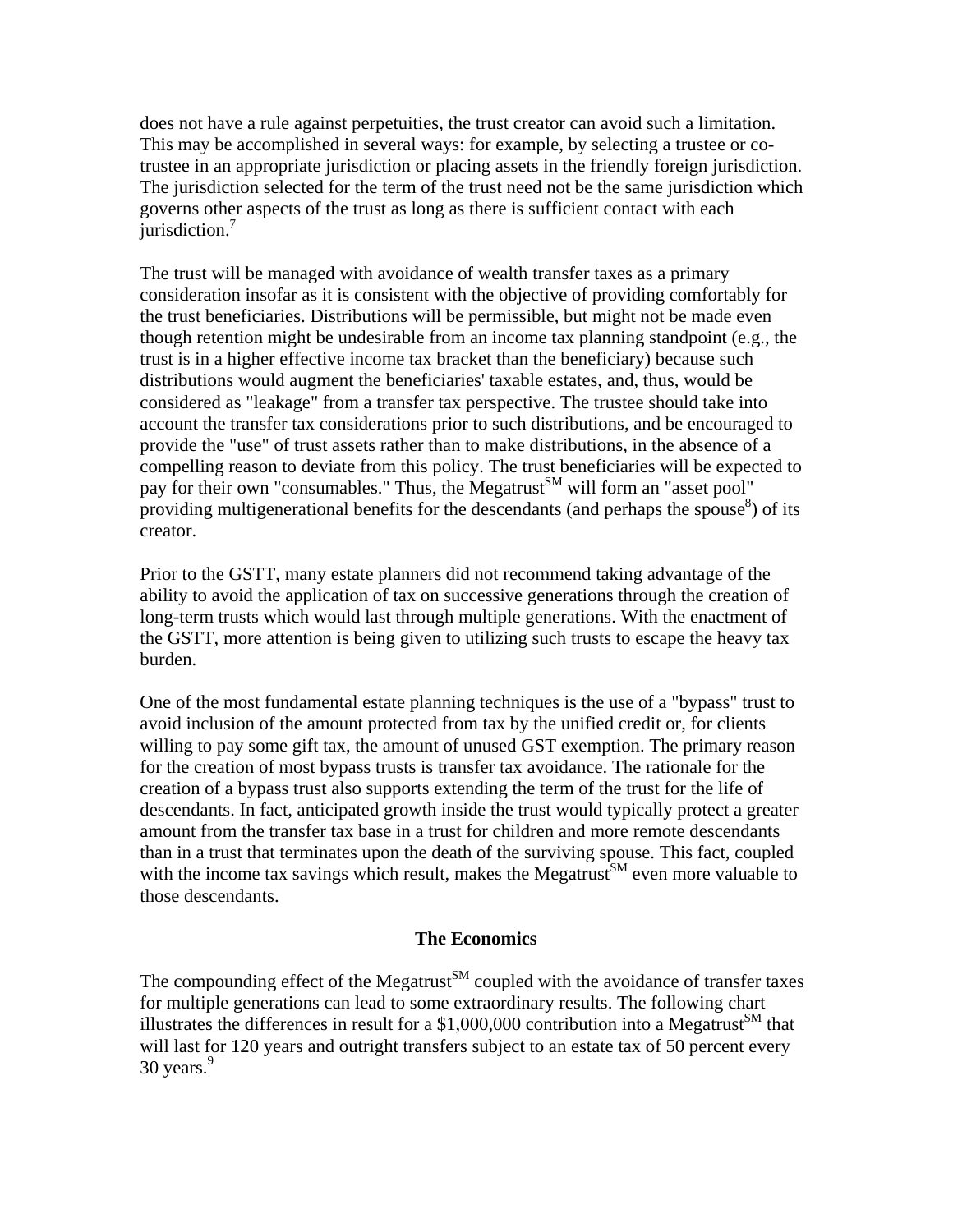The savings potential is often greater than illustrated since the example ignores the fact that property received outright will probably be reduced further due to (1) divorce settlements, (2) creditor problems, and (3) the fact that assets are less likely to be dissipated in a trust than if held outright even if the invasion rights in a trust are extremely broad and generous. In addition, the leverage feature increases the longer the trust continues. For example, if the trust term in Exhibit 1 were ex- tended another 30 years to 150 years, at 8 percent the value of the trust corpus would grow from  $$10,252,992,943$  to  $$103,172,350,067$  rather than the  $$3,224,135,940$  if a Megatrust<sup>SM</sup> were not used.

## **Special Megatrust<sup>SM</sup> Features**

In order to maximize flexibility, creditor protection and transfer tax savings, the Megatrust $\mathbb{S}^M$  should be designed as a discretionary trust under which the trustee will have broad powers not only to distribute or accumulate income and principal to, but also to provide the use of trust assets for, the trust beneficiaries subject to a set of guidelines. Although income tax savings can be achieved in Megatrust<sup>SM</sup> planning, the principal motivating tax feature of the Megatrust<sup>SM</sup> is the avoidance of transfer taxes. The primary transfer tax savings with respect to the assets in the Megatrust<sup>SM</sup> are: (1) the trust assets, if retained in the trust, are not subject to transfer taxes for the duration of the trust; and (2) the accumulation of income "inside" the trust will increase the transfer tax savings because the income retained will also escape transfer taxes. The wealth preservation aspect of the Megatrust<sup>SM</sup> is quite apparent when these transfer tax avoidance opportunities are added to (i) the fact that assets in the Megatrust<sup>SM</sup> are protected from divorce and other creditor claims and (ii) the increased capital preservation tendency inherent in the trust vehicle, (i.e., assets owned in trust are less likely to be dissipated than are assets owned outright).

Consequently, it is anticipated that few, if any, distributions actually will be made in the absence of compelling reasons to make them. The beneficiaries individually will be expected to absorb most family expenditures such as food, schooling, vacations, etc. Moreover, the beneficiaries, as a general rule, will be expected to utilize their own funds on consumable or wasting assets, since the use of protected funds inside the Megatrust $\mathbb{S}^M$ would be wasteful. For beneficiaries who are not skip persons, such as the transferor's children, these expenses might be funded by use of trust assets in trusts not protected by the GST exemption. Medical and educational expenses which escape the GST tax as a result of Sec. 2611(b)(l) should also be paid by the non-exempt trust.

The trustee of the Megatrust<sup>SM</sup> should be encouraged to acquire assets for the "use" of the beneficiaries rather than to make distributions to them (which in turn would result in the beneficiaries' acquisition of appreciating assets in their own names) in order to optimize the trust's multi- generational wealth accumulation goal. In furtherance of this objective, the trust should contain specific language to permit investments in assets such as residential real estate, artwork, jewelry, and the like, which have significant appreciation potential. For example, if a beneficiary wishes to acquire a home, the trustee could purchase the home as an as- set of the Megatrust<sup>SM</sup>, rather than distribute funds to the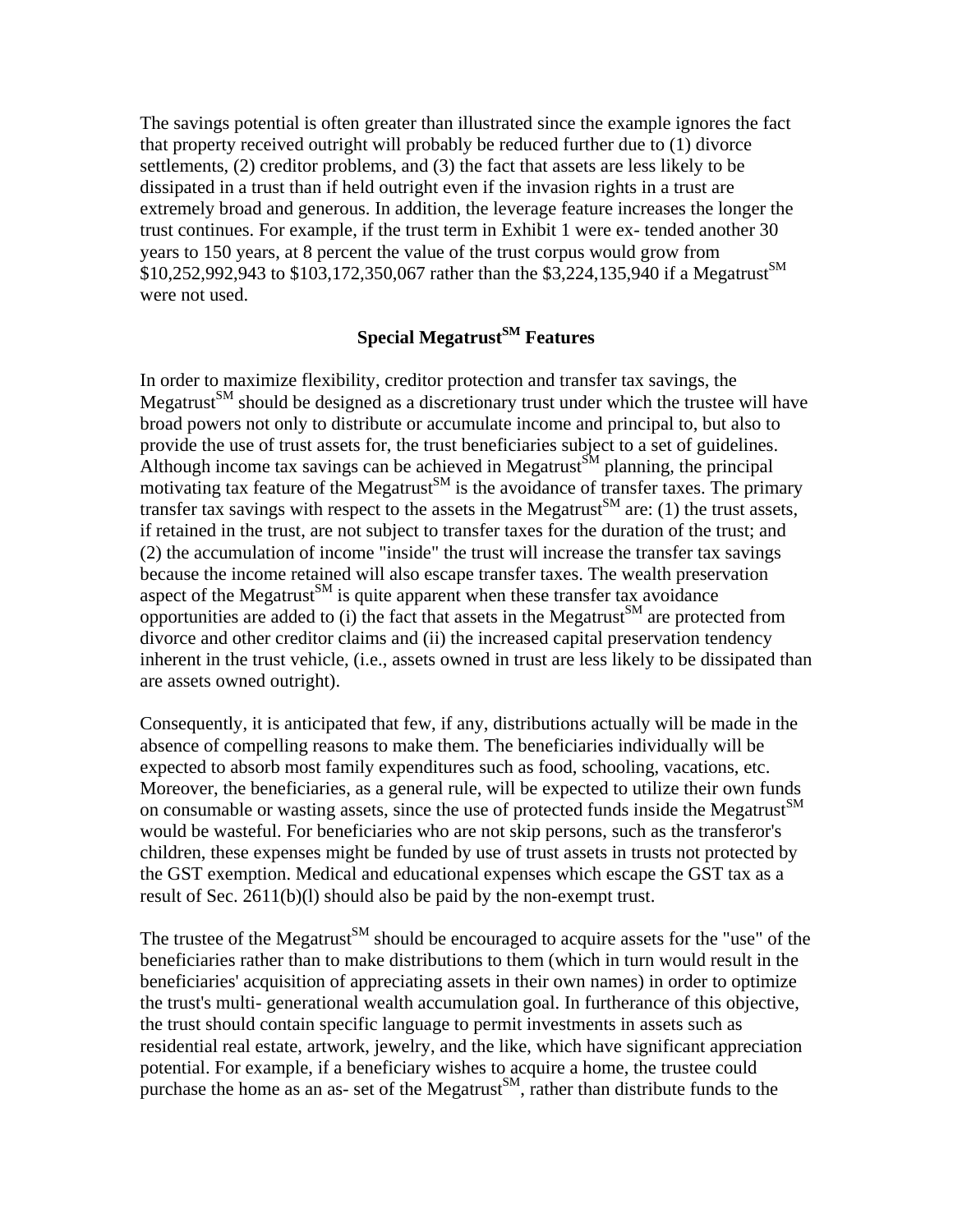beneficiary who would then utilize such funds to acquire the home personally. As a result, the beneficiary will have the use and enjoyment of the real estate without the transfer tax problems. Further, the property would be insulated from divorce and other creditor claims against the beneficiary .

The "use" of trust property should be income tax neutral to the trust beneficiaries, since" ...there appears to be no income tax concept similar to Section 7872 dealing with the rentfree (or rent reduced) use of property, as opposed to the "rent-free" (interest free) use of money ".<sup>10</sup> Because the mere free use of property should not result in imputed income to the beneficiary, the trustee should be given broad discretion in permitting the "use" of trust property rather than making distributions. However, charging rent that will be accumulated as trust property might be a more efficient course of action from a transfer tax perspective.

In drafting the document, attorneys should resist the temptation to draft too "tightly," as flexibility is extremely important. The trustee should be authorized to retain income even though the trust income tax bracket may exceed that of the beneficiaries and such retention would be counterproductive from an income tax standpoint. Thus, precatory language providing that the trustee may take into account both immediate and future income and transfer tax consequences should be contained in the trust indenture.

Although distributions to beneficiaries from the Megatrust<sup>SM</sup> are not generally contemplated, they should be permitted by the trust instrument, since the beneficiaries might need the trust assets for basic living expenses (or even luxuries if the beneficiaries are not able to adequately provide for such items themselves)<sup>11</sup>. Indeed, tax considerations might dictate that a transfer should be made. For example, income tax planning may suggest that a distribution be made even though such a distribution might be counter-productive from a transfer tax point of view. The tax results should be balanced by the trustee, realizing that the income tax is imposed immediately while the transfer tax is deferred into the future, allowing accordingly for leveraging for many generations.

Distributions also might be particularly beneficial where the beneficiary otherwise would not be able to take full advantage of his or her unified credit or GST exemption. The transfer from the trust of low basis assets to trust beneficiaries may be especially appropriate in such instance in order to obtain a basis step up at death under IRC Sec. 1014(a).

Additionally, savings are available in the beneficiaries' own estates through the Megatrust<sup>SM12</sup>. First, because they will have the financial security of the trust assets, the beneficiaries can avoid transfer taxes by consuming their personal assets,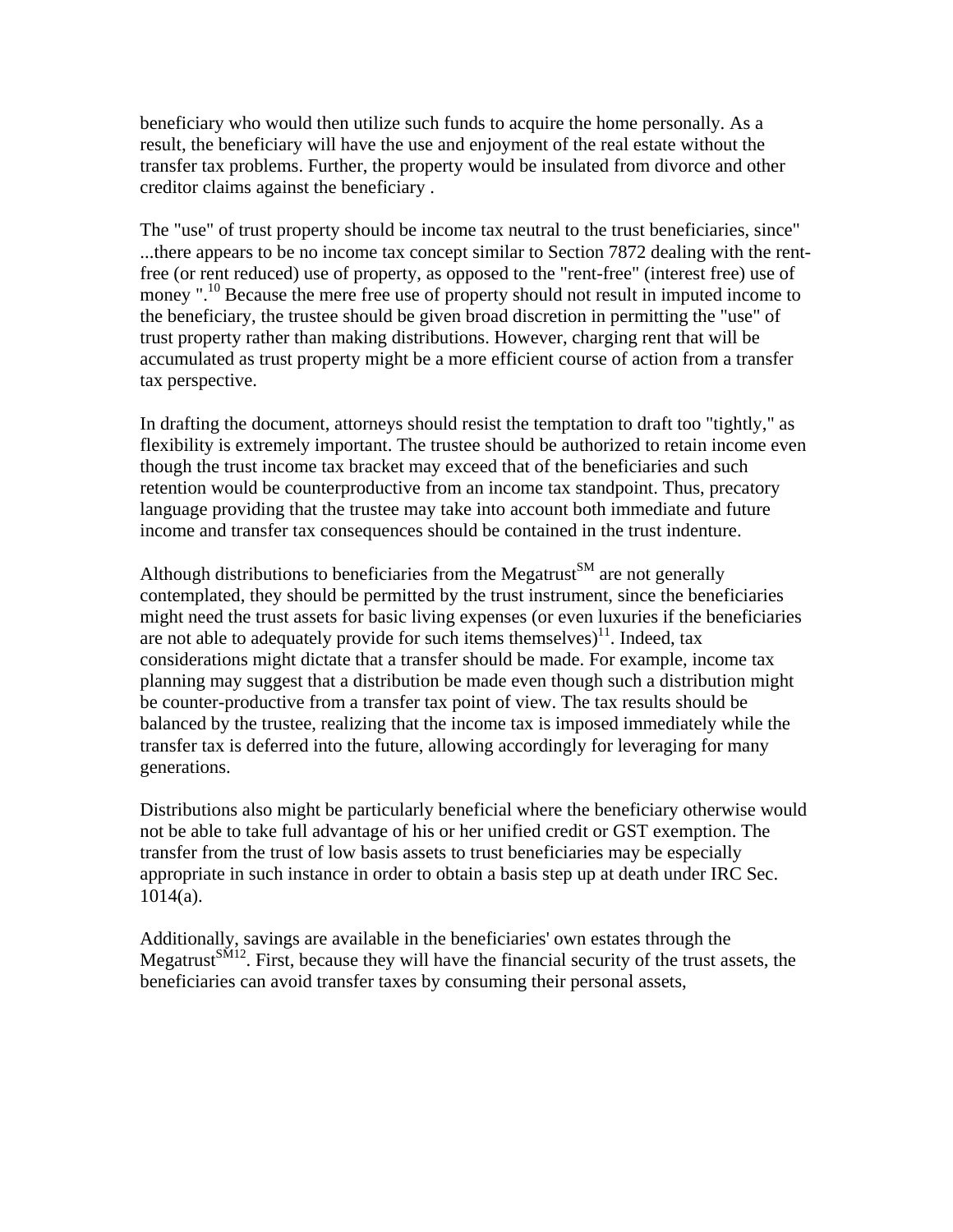#### **By taking full advantage of the GST exemption, the MegatrustSM design should:**

1. Extend the term of the trust as long as possible, terminating it only to avoid violating the rule against perpetuities, if any;

2. Structure and operate the trust in a manner that will not be wasteful; and

3. Leverage the exemption through the use of estate planning strategies designed to deflect more in value from the tax base of the transferor to the transferee than would occur if a straightforward cash gift was made.

| <b>EXHIBIT 1</b><br><b>The Economics</b> |                                                     |                                         |
|------------------------------------------|-----------------------------------------------------|-----------------------------------------|
| <b>Annual After-Tax Growth</b>           | Value of Megatrust <sup>SM</sup><br>After 120 Years | <b>Value of Property</b><br>If No Trust |
| 3.00%                                    | 34,710,987                                          | 2,169,437                               |
| 4.00%                                    | 110,662,561                                         | 6,910,410                               |
| 5.00%                                    | 348.911.561                                         | 21,806,999                              |
| $6.00\%$                                 | 1.088.187.748                                       | 68.011.734                              |
| 7.00%                                    | 3,357,788,383                                       | 209,861,774                             |
| 8.00%                                    | 10,252,992,943                                      | 640.812.059                             |
| 9.00%                                    | 30,987,015,749                                      | 1,938,688,484                           |
| 10.00%                                   | 92,709,068,818                                      | 5,794,316,801                           |

which results in the reduction of their taxable estates. Second, the availability of the trust assets for the benefit and use of the beneficiaries will also enable the beneficiaries to increase the transfer tax savings by "defunding" their estates through gifts to their descendants or through the creation of their own Megatrust, $^{SM}$  with a perpetuities period which presumably would extend the trust termination past the original trust's term.

Another feature which is recommended for the Megatrust<sup>SM</sup> is the extensive use of powers of appointment to deal with changing family circumstances, economic conditions and laws, particularly tax law changes. Typically in a Megatrust,  $^{SM}$  separate discretionary trusts are created on a per stirpital basis for each branch of transferor's family. However, a single "pot" trust may be used, either through the entire trust term or until attainment of a certain age by the youngest descendant of the senior generation. The primary beneficiaries will typically be the senior generation family member or members, and they generally also will be the holders of special powers of appointment.

Consideration should also be given to providing powers of appointment to third parties to increase flexibility and enhance the trust's ability to adapt to the changes which are bound to occur during the trust's existence which is expected to last well in excess of 100 years. Such flexibility is important to meet changing legal, tax, economic and family circumstances. One enticing approach is for a power to amend the trust to be given to someone other than a grantor or beneficiary. This will add tremendous flexibility to the estate planning which may be accomplished with a Megatrust<sup>SM</sup> without any adverse tax consequences to any of the parties, including the powerholder, as long as the power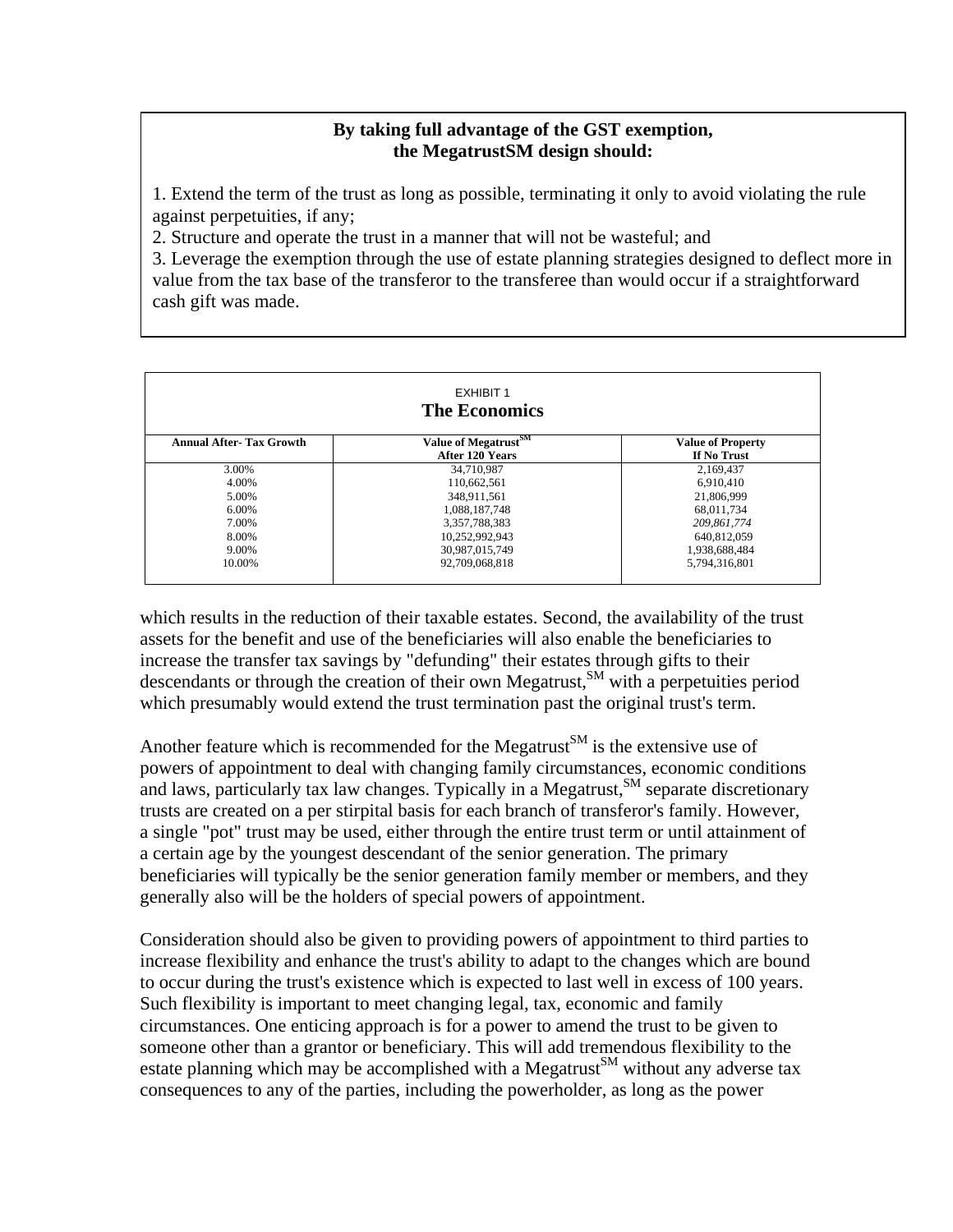holder does not have a general power of appointment.<sup>13</sup> As a result, by using a trusted, cooperative special trustee, the trust can be virtually a revocable-irrevocable trust.

Because the very essence of the Megatrust<sup>SM</sup> is to provide the trust beneficiaries with access to family wealth (often with as much enjoyment and control as possible within the confines of the tax law) without the adverse tax, creditor protection, and divorce consequences, another variation often inherent in the Megatrust<sup>SM</sup> concept is to negate the "prudent person" rules. This approach would be particularly compelling where the transferor (or power holder) would be inclined to give the property outright to the beneficiaries, but has selected the trust vehicle because of anyone or more of the tax or other benefits that trusts generally offer. Thus, a provision authorizing acquisition of nontraditional investments (such as art work, jewelry, or vacation homes), which have significant appreciation potential and "use" value but are traditionally not assets which a so-called "prudent" trustee would acquire, would be appropriate to add to the trust. Additionally, a duty of diversification is not appropriate for a transferor who seeks to pass the family business through multiple generations by use of a Megatrust<sup>SM</sup> and, therefore, in those jurisdictions where such a duty may exist that duty might be waived. In such an instance, careful attention should be given to coordinating the trustee provisions (e.g., through the use of special trustees or giving each family branch representation on the board of directors). Exculpatory language also should be considered, particularly where the trustee is the primary beneficiary, or the primary beneficiary consents to a transaction even if the transaction contains high risk and return strategies.

#### **Surprisingly Broad Application**

The initial reaction might be that the Megatrust<sup>SM</sup> should only be considered for wealthy clients who are willing to embark on a major gift giving program. However, with the proliferation of large life insurance sales, many families potentially will have significant instant wealth and will be candidates for a Megainsurance trust<sup>SM</sup>. In addition, other Megatrust $^{SM}$  candidates include individuals who seek asset protection. As our society has become increasingly litigious, asset protection has increased in its importance to many of our clients, particularly physicians, many of whom are "going bare" by giving their property to their spouses in order to insulate such property from the claims of creditors. An inter vivos "Spousal Megatrust<sup>SM</sup>" might be a superior alternative. By making the spouse a discretionary beneficiary, the grantor may be able to obtain indirectly the beneficial enjoyment of the trust property through that spouse, as long as the marriage remains stable.

As a method of addressing the possibility of marital discord which might occur subsequent to the funding of the Megatrust<sup>SM</sup>, consideration should be given to conditioning the spouse's participation in the trust benefits by adding the requirement that he or she be married to, and living with, the grantor at the time of distribution or death of the grantor and, further, by defining the "spouse" as the one who is married to the grantor at the time of distribution or death. This allows a new spouse to become a beneficiary of the trust in the event of a remarriage after a death or divorce.<sup>14</sup> Additionally, by giving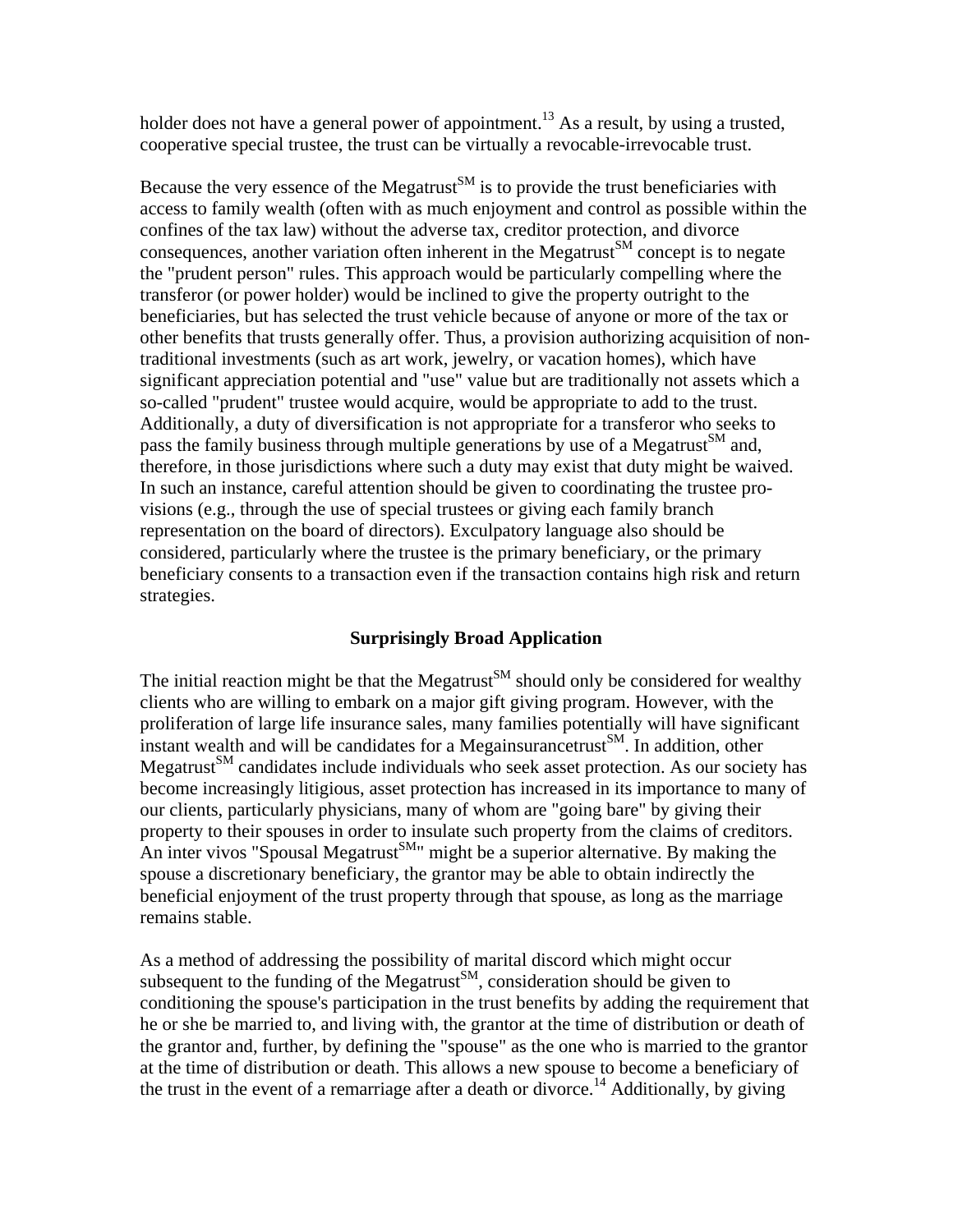the donee spouse a special power of appointment broad enough to include the donor spouse (e.g., to anyone other than the donee spouse, the donee spouse's estate, creditors of the donee spouse or his or her estate), the property may be returned to the creator of the trust. Of course, to the extent the power is exercised "outright" in someone's favor, the tax savings and future creditor protection are lost. To prevent the use of the power in a manner undesirable to the trust creator, its exercise might be made subject to the consent of a third party. The use of a "Spousal Megatrust<sup>SM</sup>" (i.e., a Megatrust<sup>SM</sup> for a class of beneficiaries which includes the grantor's spouse) should not result in inclusion of the trust assets in the estate of either spouse. Indeed, this approach has been widely used in the drafting of life insurance trusts.<sup>15</sup>

One of the benefits often not given adequate consideration in family estate planning is creditor protection. Trusts generally provide protection for their beneficiaries (other than a grantor-beneficiary) against creditors and from disgruntled spouses and ex-spouses of the beneficiaries. Megatrusts<sup>SM</sup> may accomplish this result on a multigenerational basis. With the increasing number of divorces in to day's society, many clients find that the ability to protect assets from spouses of their descendants in case of marital discord is an extremely compelling reason for establishing a trust. As a general rule, the more discretionary the trustee's power, the more creditor-proof the trust will be. The use of a discretionary trust, where distributions are subject to the absolute discretion of an independent trustee (i.e., the trustee has the authority to postpone or avoid distributions to a beneficiary who is involved in creditor, marital or other problems), can be very useful. Such a trust has been described as " ...the ultimate in creditor and divorce claims protection even in a state that restricts so-called 'spendthrift trusts' since the beneficiary himself has no enforceable rights against the trust."<sup>16</sup>

Management of the Megatrust<sup>SM</sup> with a view towards maximizing creditor protection is consistent with transfer tax avoidance. The discretionary ("sprinkle" or "spray") trust is the technique which best achieves both of these goals. To obtain the greatest transfer tax benefits, income and principal should be retained in the trust and reinvested to increase the transfer tax savings.

#### **Future Interest Gifts**

Use of Unified Credit and GST Exemption. Trusts which use the unified credit, and perhaps pay some tax so that the full GST exemption is utilized, are the best vehicles for the Megatrust<sup>SM</sup>. This will be particularly appropriate where, because of the terms of the trust, transfers to the trust are gifts of a future interest. Using the full \$1 million GST exemption will require paying about \$153,000 in federal gift tax if both the unified credit and the GST exemption are still completely "intact." Several proposals to reduce the unified credit have been made in Washington. In addition, for those with wealth bases of over \$10 million, the savings benefit of the unified credit is "recaptured."<sup>17</sup> Thus, it may be wise to consider using the credit before it is lost. The Megatrust<sup>SM</sup> is an ideal vehicle to use to exploit the unified credit and GST exemption.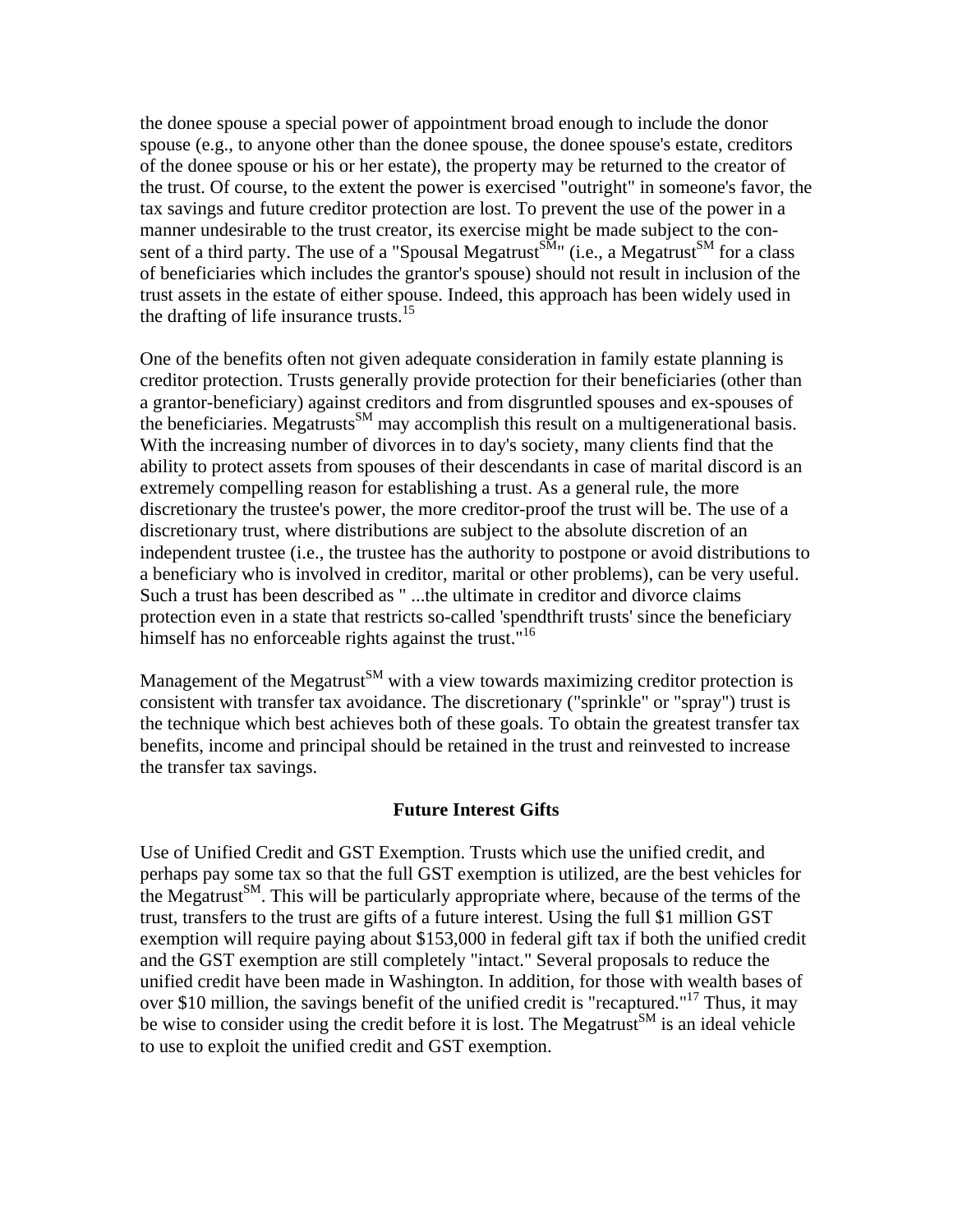#### **Present Interest Gifts**

During the past several years, the directing of gifts into a single discretionary trust with multiple powers of withdrawal which would lapse after a period of time if unexercised was a frequently used technique. Prior to the amendment of IRC Sec. 2642(c) by the Technical and Miscellaneous Revenue Act of 1988 (TAMRA), this approach offered an excellent opportunity to significantly defund an estate, because all gifts which qualified for the gift tax annual exclusion had a zero inclusion ratio for GSTT purposes. As a result, the transferor could provide a large asset base for the "use" of the family unit which would escape taxes for multiple generations. Probably the most predominant assets contributed to such a trust were (a) cash which, in turn, was used to pay life insurance premiums, and (b) minority and fractional interest gifts which take advantage of the various discounting methods. If a "hanging Crummey" power was used, significant annual gifts could be placed into the trust which would pass through multiple generations without the imposition of a transfer tax.

The single multigenerational pot trust approach has to be reconsidered based on three recent developments. First, the IRS has taken the questionable position that "hanging Crummey powers are invalid." Secondly, TAMRA has amended IRC Sec. 2642(c), which reduces some of the effectiveness of "Crummey power" transfers by denying GST exclusion to most transfers to trusts, even though the transfers are protected for gift tax annual exclusion purposes. Lastly, the IRS has adopted the position that for income tax purposes, the power holder will be treated as the owner, under IRC Sec. 678, of a portion of the trust in the year that the power is exercisable, and since the lapse of the withdrawal power is tantamount to a release, such release will generate "grantor trust" income tax ownership exposure to the power holder for the duration of the trust.<sup>18</sup>

However, careful planning can restore much of the benefits available prior to these developments. First, special language should "revalidate" the effectiveness of hanging Crummey powers.<sup>19</sup> Second, even though IRC Sec. 2642(c) now limits exclusion from GSTT for annual exclusion gifts, the transferor may allocate his or her GST exemption to such transfers. Hence, they will be made free of gift tax by reason of the annual exclusion (obtained by the Crummey powers of withdrawal) and GSTT by allocation of the GST exemption.<sup>20</sup> Third, as will be discussed more fully below, taxing income of the trust to the Crummey power holders can provide an opportunity for them to make, in effect, additions to the trust which will be transfer tax exempt, thereby allowing the trust to grow to larger proportions than if the income were taxed to the trust.<sup>21</sup>

Because of the uncertainty regarding the income tax results for trusts which are funded through the use of Crummey withdrawal powers, planners who desire predictability and certainty may be inclined to forgo the use of annual exclusion gifts to a Megatrust<sup>SM</sup>, particularly if the annual exclusion gifts may be used elsewhere. Irrespective of the choice selected, the authors suggest that a single trust not be funded by both Crummey type annual exclusion gifts and other gifts such as those against which the unified credit is applied or where a gift tax is paid. Creating two or more trusts is the preferable route. The multiple trust approach will avoid an accounting nightmare where the income tax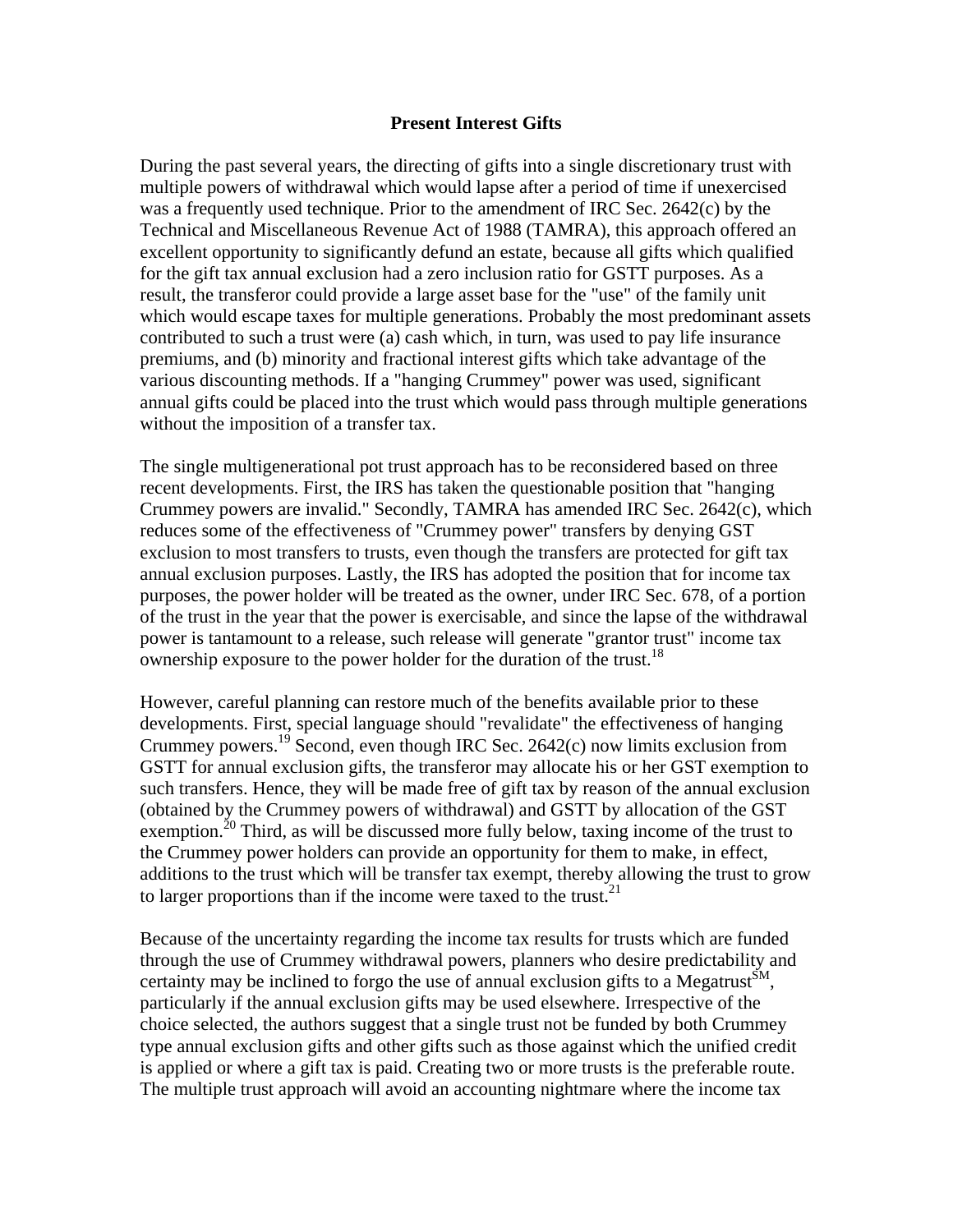treatment depends upon the funding approach. In addition, the multiple trust alternative offers far more flexibility in tax planning. Where acquisitions require capital in excess of one of the separate trusts, a partnership is necessary between the trust funded by annual exclusion gifts and the one that is not is a possible solution.

## **Defective Megatrust**<sup>SM</sup> Gambit

Since the grantor trust rules for income tax purposes differ from those for estate tax purposes, the Megatrust<sup>SM</sup> can be intentionally designed as a grantor trust for income tax purposes only, so that the grantor will be taxed on the income. Because the grantor will be taxed on income earned by the trust, there will be a dual transfer tax benefit: (1) a reduction in the grantor's taxable estate, and (2) an enhancement of the multigenerational growth pattern of the Megatrust<sup>SM</sup>. This course of action will result in an addition to the trust which escapes the transfer tax system, including the  $GSTT$ <sup>22</sup>

One approach which has considerable merit is the use of a "defective" Megainsurancetrust<sup>SM</sup>. The funded irrevocable life insurance trust has been underused as a viable planning technique. Significant ancillary estate defunding benefits can be derived by placing income-producing property inside a Megainsurance trust<sup>SM</sup>, wherein the property will create an income stream to fund life insurance premiums. This income, however, will not be reduced by the tax it generates, because the income will be taxed to the grantor rather than the trust.

When the Megainsurance trust<sup>SM</sup> is a grantor trust for income tax purposes and is funded using the unified credit, it is clear the grantor will be responsible for the income taxes (and the family unit will receive the transfer tax savings). Where Crummey withdrawal powers are used, however, the income tax result is uncertain. If, as some commentators suggest,  $^{23}$  the trust is a grantor trust, the result will be the same as for trusts using the unified credit.

If the IRS's position that the powerholders should be subject to income tax ultimately prevails, the result is still superior to an unfunded trust for several reasons. The beneficiaries theoretically should be in either the same or a lower bracket than the grantor. Additionally, the beneficiaries will absorb the "leakage" in the income tax payments which the trust would have paid had it not been subject to the IRC Sec. 678 exception to the grantor trust rules. If the IRS view is sustained, the beneficiaries' taxes could be funded by annual exclusion gifts directly to the beneficiaries (or by distributions from the Megatrust<sup>SM</sup>, a route which would generally be considered undesirable but would not be any worse than if the trust itself was taxed).

Moreover, to take advantage of the IRS's position that the Crummey beneficiaries are taxed for income tax purposes, a trust which is fund- ed by annual exclusion gifts (such as a life insurance trust) could acquire an asset (i.e., a house or vacation home) and could "rent" the house or vacation home to the person or persons who held the Crummey powers. The rental income will increase the Megatrust's<sup>SM</sup> growth rate. However, since the powerholder will be the grantor for income tax purposes, there will be no income tax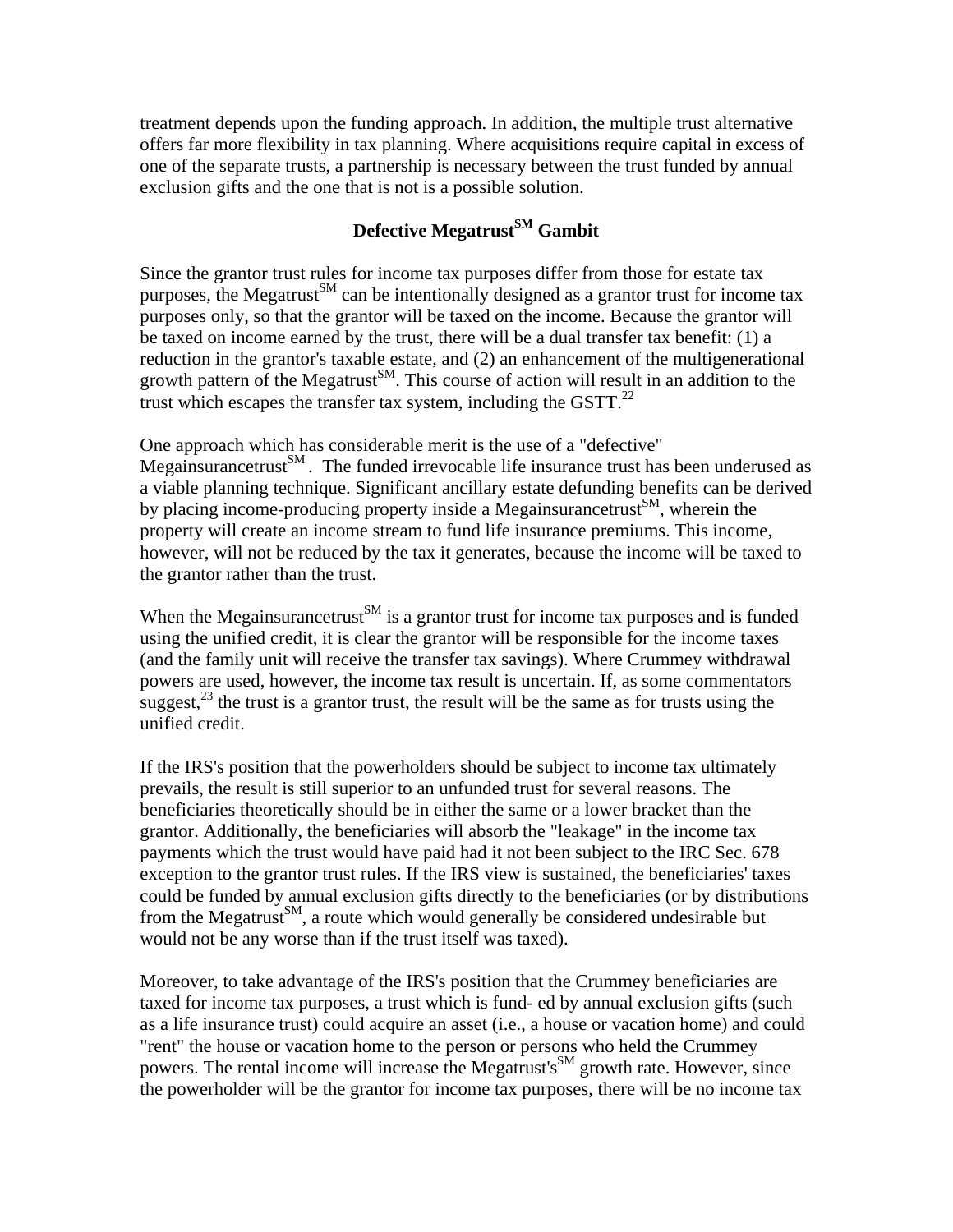consequences with regard to the rents received by the Megatrust  $\mathbb{S}^{M}$ .<sup>24</sup>

The Megatrust<sup>SM</sup> offers unique opportunities to create a "family asset pool" which may be enjoyed by the creator's family into perpetuity without shrinkage caused by transfer taxes or loss due to divorce or other creditor claims. It should become an integral part of the creative estate planner's arsenal.

#### **FOOTNOTES**

1. The Megatrust<sup>SM</sup> is a service mark held by

Jonathan G. Blattmachr and Richard A. Oshins, and licensed to Alfred J. Olsen and Susan K. Smith.

 2. McNulty, "Fundamental Alternatives to Present Transfer Tax Systems." Death, Taxes and Family Property, ABA (1977).

3. Oliver Wendell Holmes, "The Autocrat of the Breakfast-Table" (1858).

4. See Oshins, "Megatrust<sup>SM</sup>: Representation Without Taxation," NYU 48th Inst. on Fed. Tax. (1990) for an extensive analysis on the design of the Megatrust<sup>SM</sup>.

 5. See Treas. Reg. Sec. 20.2041-1(c)(2) (a general, or "taxable" power of appointment does not include one the exercise of which is limited by an ascertainable standard relating to support, maintenance, education and health.)

 6. See Blattmachr, "Getting it Clean, and Keeping It Clean (another Generation Skipping Adventure)," 49th Annual Institute on Taxation, Ch. 8, (1991).

 7. Keydel "Revocable Trusts Revisited" 18th Miami Institute on Estate Planning Sec. 1103.5 (1984). Laws concerning spendthrift trusts and public assistance might also be examined in the forum shopping process, depending on the needs of a particular client.

 8. The spouse of the creator may be included among the beneficiaries, but careful attention must be given to the income tax consequences since the grantor will be taxed on the income unless distributions may be made to the spouse only with the consent of an adverse party. See IRC Sec. 677(a)(1).

 9. It is arbitrarily assumed that the property would be taxed every 30 years as it appears to be a reasonable assumption that each successive generation would survive the preceding generation by such period.

 10. Pennell, "Income Shifting After TRA '86," 46th New York Inst. on Fed. Tax 1988, Ch. 50 at Sec. 50.07(a). Pennell states that, "It is notable that, until adoption of Section 7872, the interest free use of money was not an income taxable event, and that it took an act of Congress to change that result. There is no similar act of Congress to establish an income tax consequence to the analogous rent-free use of property. What little authority there is supports this conclusion (except in the context of a corporation owning a residence and allowing a shareholder to reside therein with dividend treatment). More closely related to the present situation is a trust holding a residence and allowing a beneficiary to reside therein, with no DNI carryout as if the free use of the residence were tantamount to an income distribution."

 11. In some cases, the trustee might consider making loans (with or without interest) to a beneficiary rather than making distributions. Loans with interest will usually be preferable from a transfer tax perspective since the interest will in- crease the base of the wealth transfer tax exempt trust.